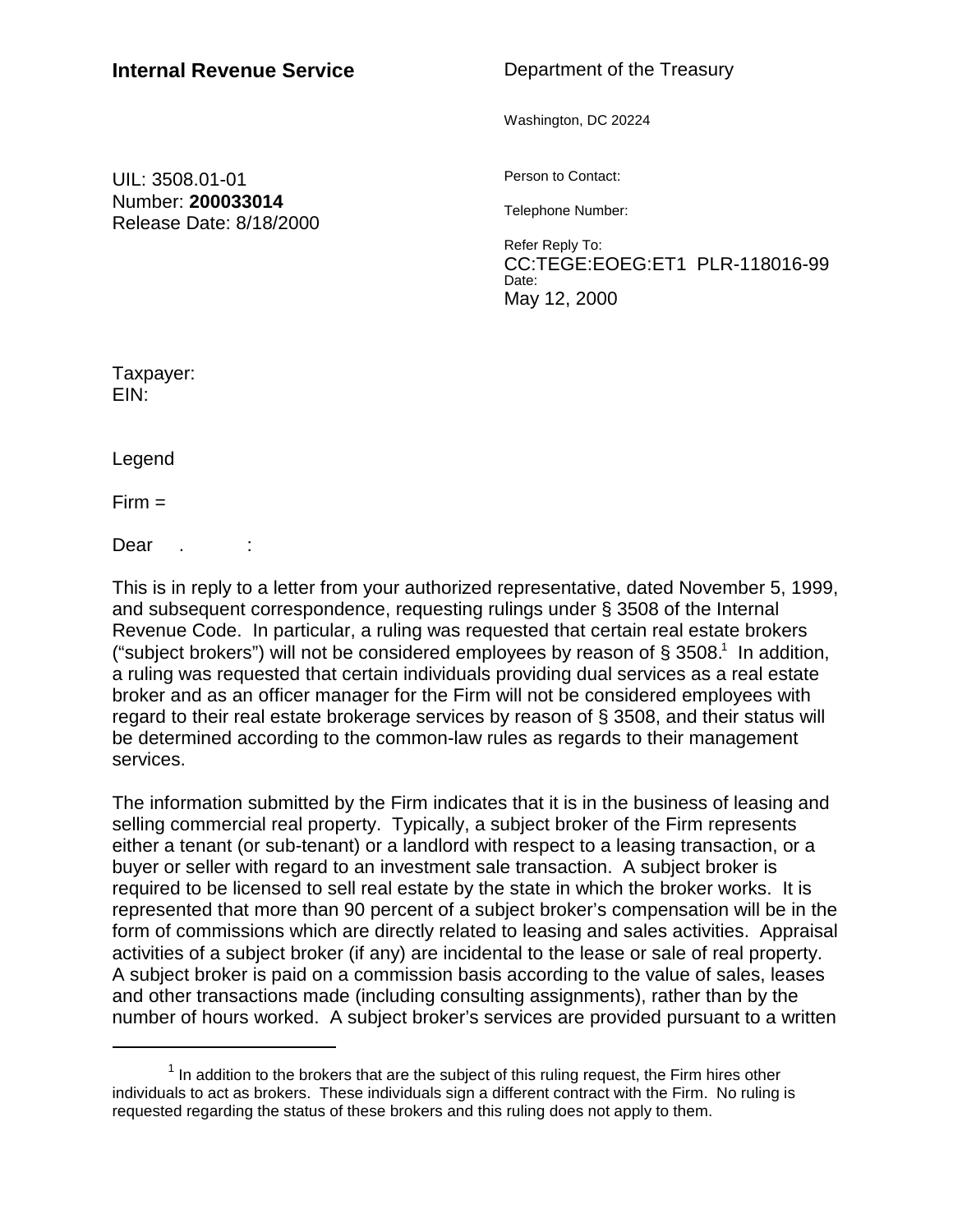## PLR-118016-99

contract with the Firm which specifically states that the broker will not be treated as an employee, for Federal tax purposes ("Section 3508 Broker Contract").

The dual service manager/broker is a licensed real estate agent who performs real estate brokerage services and management services for the Firm. In regard to real estate brokerage services, some of these individuals sign a Section 3508 Broker Contract and are compensated as provided above in the discussion of the subject brokers. In regard to their management services, compensation varies depending on the office being managed.

Section 3508 sets forth the tax treatment of services performed as a qualified real estate agent or a direct seller. Section 3508(a) provides that in the case of services performed as a "qualified real estate agent," the individual performing such services will not be treated as an employee, and the person for whom the services are performed shall not be treated as an employer. While § 3508 deals with both qualified real estate agents and direct sellers, the provisions dealing with direct sellers are not applicable here.

Section 3508(b) defines a qualified real estate agent as any individual who is a sales person if –

(A) such individual is a licensed real estate agent,

(B) substantially all of the remuneration for the services performed by such individual as a real estate agent is directly related to sales or other output (including the performance of services) rather than to the number of hours worked ("substantially-all-remuneration" requirement), and

(C) the services performed by the individual are performed pursuant to a written contract between such individual and the person for whom the services are performed and such contract provides that the individual will not be treated as an employee with respect to such services for federal tax purposes.

Proposed regulations under § 3508 were issued in 1986. While proposed regulations cannot be relied upon in the same manner as temporary and final regulations, they can provide guidance. Proposed regulation § 31.3508-1(b)(2) defines services performed as a real estate agent to include any activities that customarily are performed in connection with the sale of an interest in real property. These include the advertising or showing of real property, the acquisition of a lease to real property, and the recruitment, training, or supervision of other real estate sales persons as well as the appraisal activities of a licensed real estate agent in connection with the sale of real property. Services performed as a real estate agent do not include the management of property.

Proposed regulation § 31.3508-1(d)(1) provides that the "substantially-all-remuneration"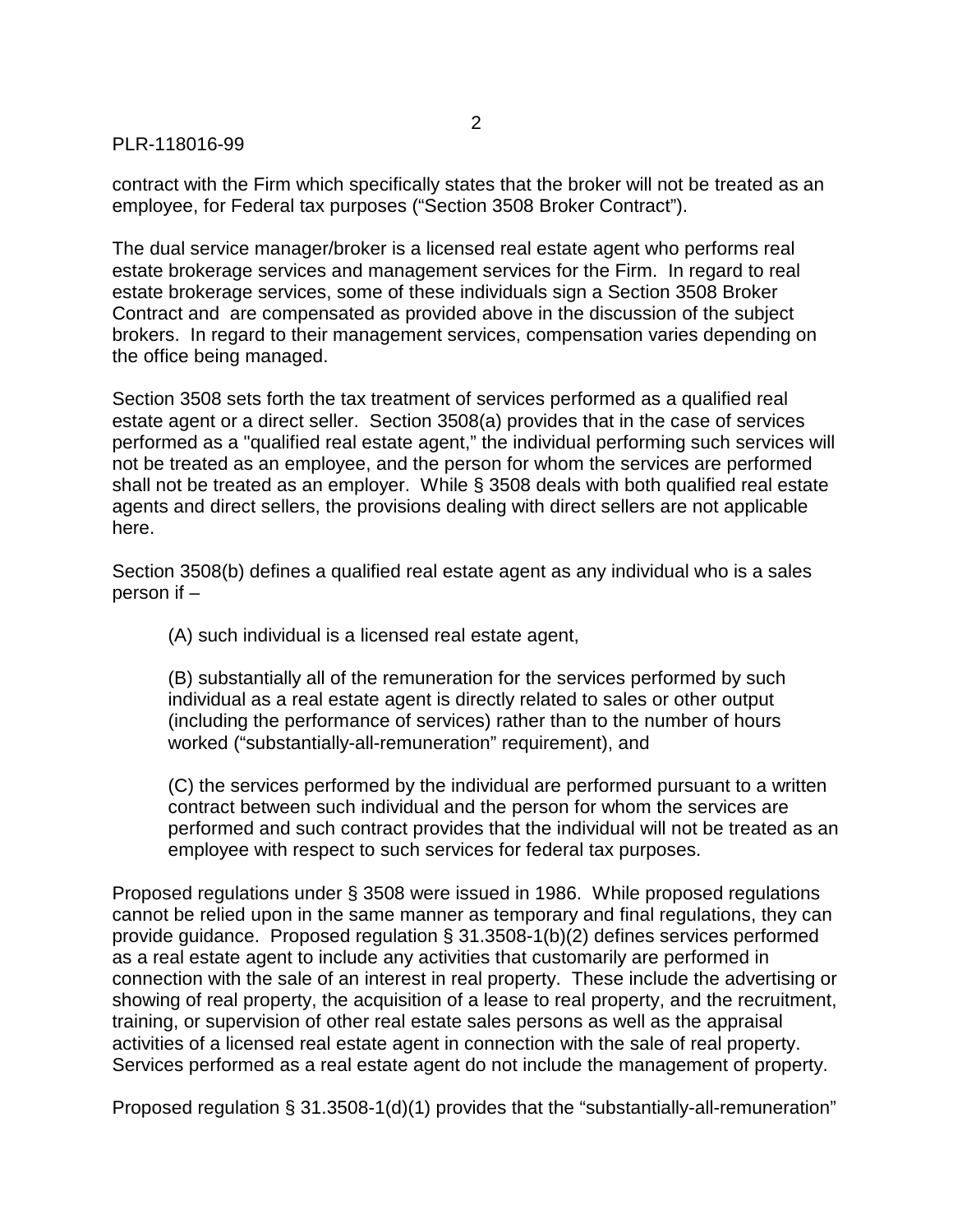## PLR-118016-99

requirement is satisfied for any calendar year if at least 90 percent of the total remuneration received by the individual from the service-recipient for performing such services during that calendar year is directly related to sales or other output rather than to the number of hours worked. Under proposed regulation § 31.3508-1(g)(5), the term "service-recipient" means the person (other than a client or customer) for whom the services as a qualified real estate agent are performed (e.g., a real estate firm).

Proposed regulation § 31.3508-1(j)(1), regarding dual services, provides that § 3508 shall apply only with respect to services performed as a qualified real estate agent and that whether an individual is treated as an employee or as a self-employed individual with respect to services other than those performed as a qualified real estate agent shall be determined under common-law principles. Example (1) of proposed regulation § 31.3508-1(j)(2) provides an example of a licensed real estate agent who performs services as a real estate agent and also performs services as a bookkeeper for the same service-recipient as an illustration of a dual-service individual.

Based on the information submitted and representations made, we conclude that a subject broker who performs real estate brokerage services as a sales person for the Firm under the circumstances described in your request and who is licensed by the appropriate state as a real estate agent, meets the substantially-all-remuneration requirement, and performs services for the Firm pursuant to a Section 3508 Broker Contract, is a "qualified real estate agent" within the meaning of § 3508. Accordingly, we hold that such broker will not be treated as the Firm's employee, for federal tax purposes, and the Firm will not be treated as the employer.

We also conclude that a dual-service manager/broker who performs real estate brokerage services for the Firm under the circumstances described in your request and who is licensed by the appropriate state as a real estate agent, meets the substantiallyall- remuneration requirement, and performs services for the Firm pursuant to a Section 3508 Broker Contract, is a "qualified real estate agent" within the meaning of § 3508 with respect to real estate brokerage services. Accordingly, we hold that such broker will not be treated as the Firm's employee with regard to real estate brokerage services, for federal tax purposes, and the Firm will not be treated as the employer with regard to real estate brokerage services. Whether the manager/broker is treated as an employee or as a self-employed individual with respect to the management services will be determined under common-law principles.

Temporary or final regulations pertaining to one or more of the issues addressed in this ruling have not yet been adopted. Therefore, this ruling will be modified or revoked by adoption of temporary or final regulations, to the extent the regulations are inconsistent with any conclusion in the letter ruling. See section 12.04 of Rev. Proc. 2000-1, 2000-1 I.R.B. 4, 46. However, when the criteria in section 12.05 of Rev. Proc. 2000-1 are satisfied, a ruling is not revoked or modified retroactively, except in rare or unusual circumstances.